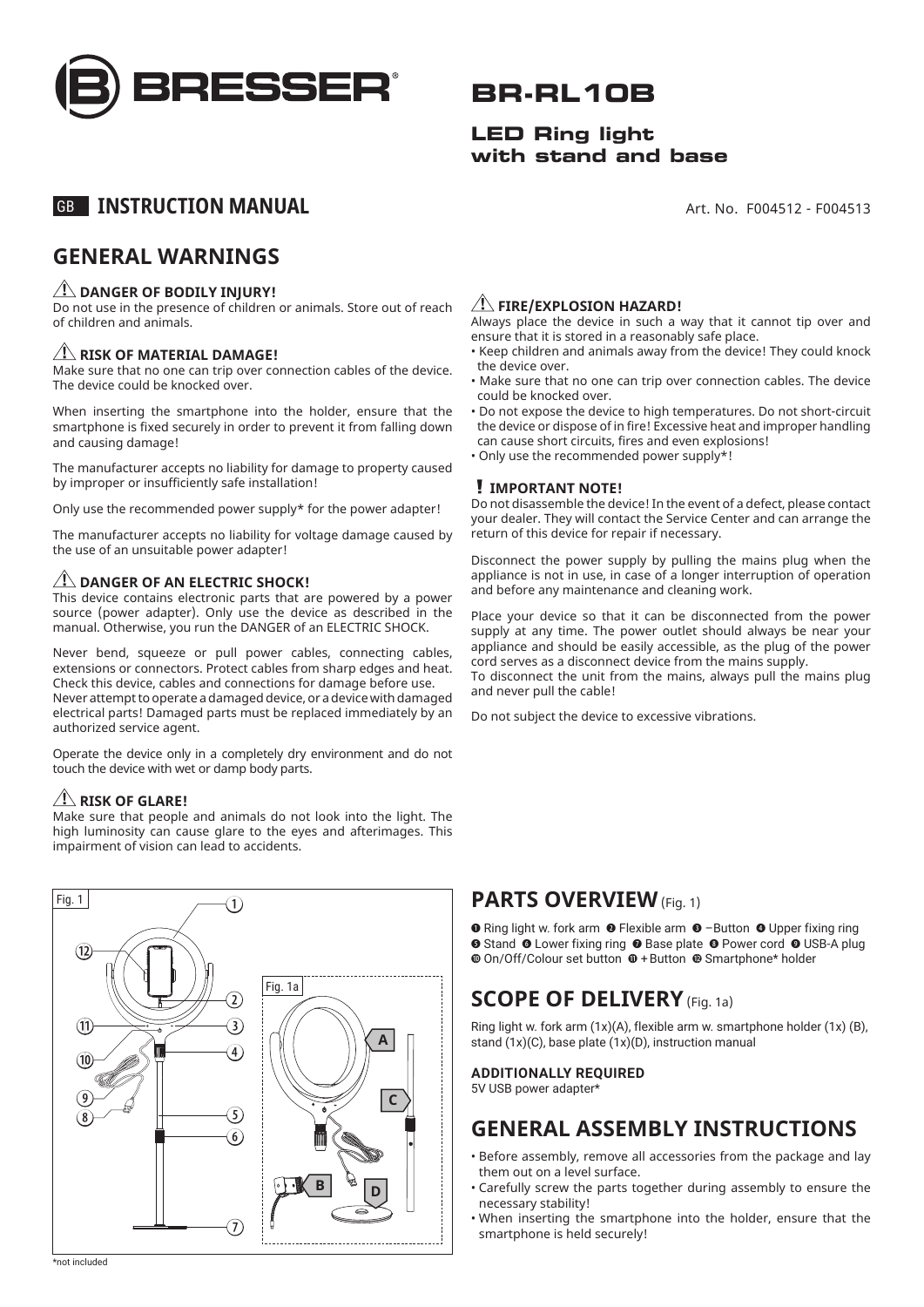### **MOUNTING** (Fig. 2-5)



**Step 1** :Screw the stand (5) into the base plate (7)**.**



**Step 2** :Screw the ring light with the fork arm (1) on top of the stand (5)**.**

*Ensure that the smartphone is fixex securely!*



**Step 3:** Insert the flexible arm (2) into the ring light (1). Press the smartphone holder (10) into the ball joint of the flexible arm (2).

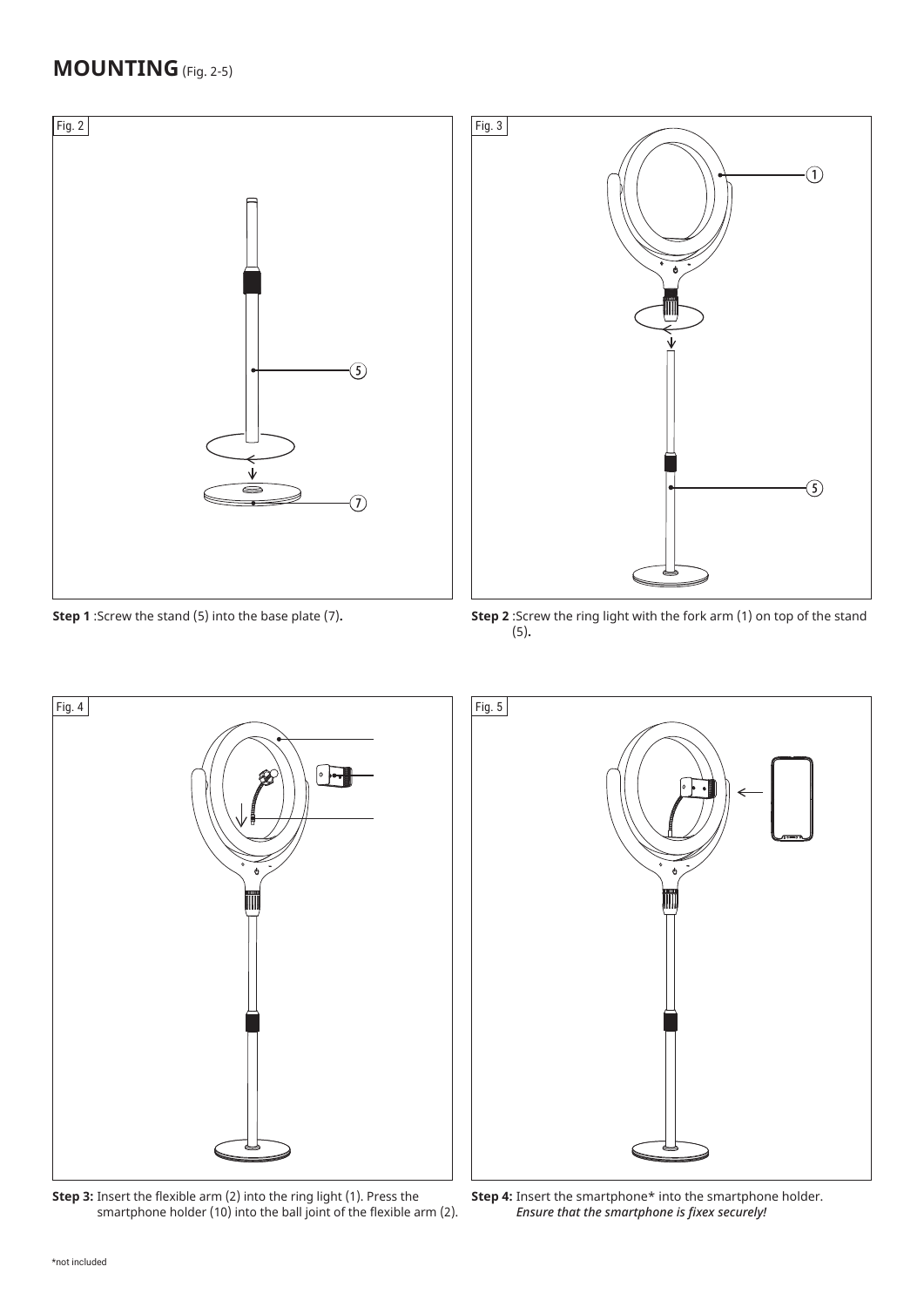### **PUTTING INTO OPERATION** (Fig. 6)



- 1. Insert the USB plug of the power cord into a commercially available 5V USB power adapter\*. Insert the mains plug of the power adapter into the socket.
- 2. Press the On/Off/Colour set button for about 2 seconds to turn the device on.
- **TIP:** As an alternative to the 5V USB power adapter\*, the ring light can also be powered via the USB port of a notebook\* or PC\*.

## **ADJUSTING THE LIGHT COLOUR**

1. Switch on the device.

2. Briefly press the On/Off/Colour set button several times to set the desired light colour. Sequence of light colours: white, warm, cold, warm/cold combined

### **ADJUSTING THE BRIGHTNESS**

1. Press the +button to increase the brightness.

2. Press –button to decrease the brightness.

## **TECHNICAL DATA**

| Model                 | F004512                                                  | F004513 |
|-----------------------|----------------------------------------------------------|---------|
| <b>Type</b>           | LED ring light                                           |         |
| <b>Housing colour</b> | white                                                    | black   |
| Lighting              | 96 LED's <sup>1</sup>                                    |         |
| Power                 | 10W <sup>2</sup>                                         |         |
| Light colours         | white, warm, cold or cold/warm<br>combined               |         |
| Power supply          | <b>DC 5V/2A</b><br>via 5V USB power adapter <sup>3</sup> |         |
| <b>Material</b>       | ABS plastic/polycarbonate/metal                          |         |
| <b>Dimensions</b>     | 30x70cm                                                  |         |

1 The LEDs have a long lifetime and are not replaceable due to technical reasons.

2 The power of an LED lighting is higher than that of conventional halogen lights. Therefore, LED's have a lower wattage than comparable lights.

3 e.g. from smartphone; not included



www.bresser.de/warranty\_terms